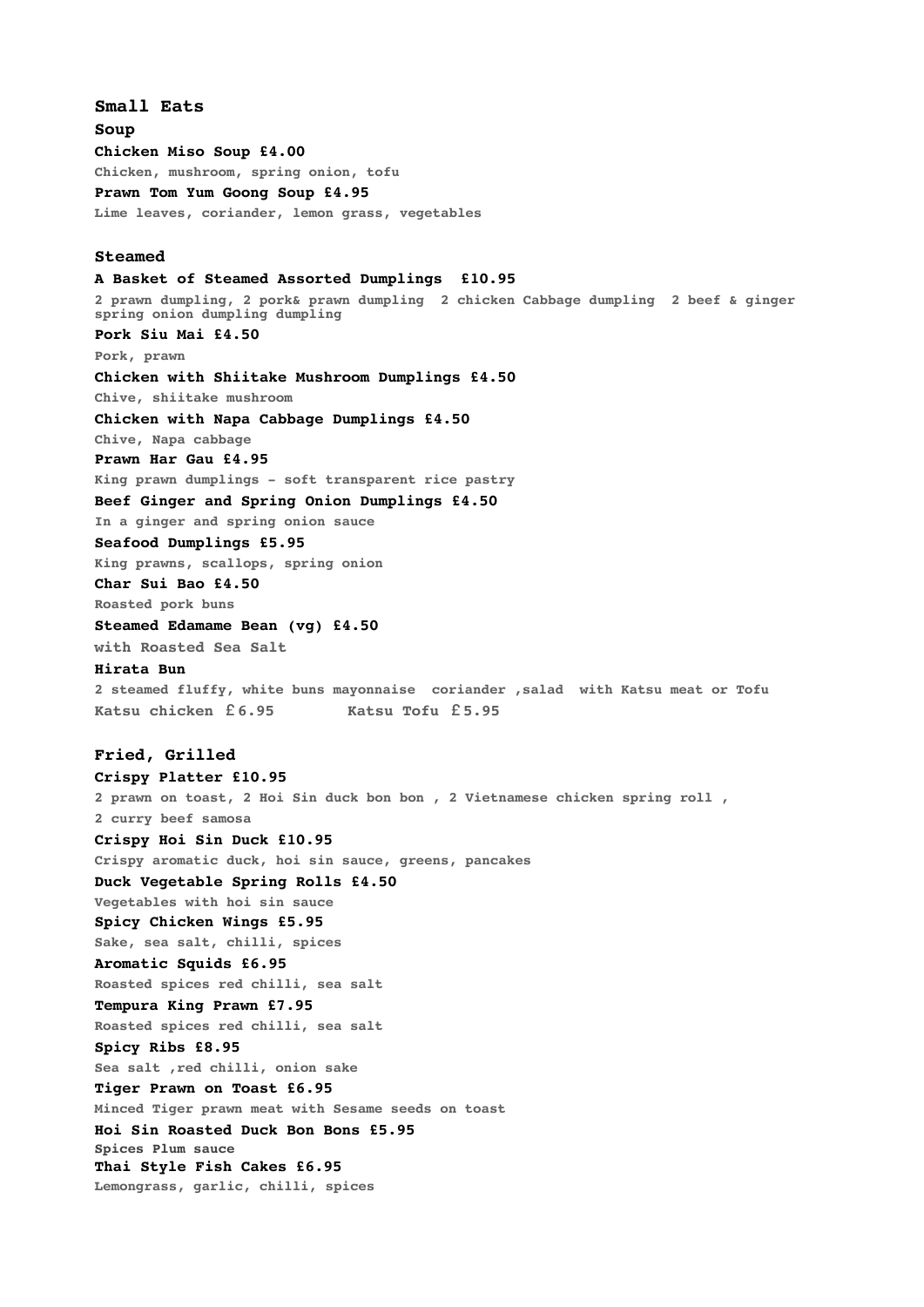**Mochi Dumplings £4.50 Crispy rice flour – minced chicken in chilli yellow bean Tiger King Prawn Dumplings £4.95 King Prawn,,spicy mayo Curry Beef Samosas £4.50 curried beef, spices, light crispy pastries Gyoza Gyoza Platter £9.95 (2)Chicken Gyoza(2)Mixed Vegetable Gyoza(2)Minced Pork with Kimchi Gyoza (2)Tiger Prawn and Spinach Gyoza A Bowl of Steamed Gyoza £6.95 chicken, prawn dumplings with a delicious spicy garlic spring onion vinegar soy Chicken Gyoza £4.50 Grilled chicken, cabbage dumplings King Prawn and Scallop Gyoza £5.95 Grilled dumplings with king prawns, scallops Spinach Prawn Gyoza £5.50 Grilled dumplings with king prawns, spinach Minced Pork and Spicy Kimchi Gyoza £4.50 Grilled dumplings with minced pork and spicy Korean pickled cabbage Kushiyaki Char-grilled skewered meat with Yakitori sauce,3 skewers per order Chicken £5.95 King Prawn £7.95 Lamb fillet £7.95 Char-grilled Sizzling Mix Skewers £13.95 with Yakitori sauce 2 skewers Chicken 2 skewers King Prawn 2 skewers Lamb fillet Prawn Flavoured Cracker £3.00 Additional Sides Steamed Jasmine Rice £3.00 Stir Fried Asparagus with Chilli and Garlic (vg) £4.95 Stir Fried Fine Green Bean in Black Bean Garlic Sauce(vg)£4.95 Stir Fried Mixed Oriental Seasonal Vegetables (vg) £4.95 Aubergine Cooked with Sichuan Spices(vg)£4.95 chilli ,garlic,Sichuan pepper corn ,rice vinegar Egg and Spring Onion Fried Rice £3.80 Stir Fried Noodles £5.25** With beansprouts and yellow bean paste **Teppanyaki Bento Box Meal-Sizzling on a Hot Plate Wasabi Black Pepper Garlic Fillet Steak £15.95 Wasabi, black pepper sauce,Jasmine rice Teriyaki Fillet Steak £15.95 Ginger, mirin, sweet soy,Jasmine rice** 

**Teriyaki Chicken £10.95**

**Teriyaki Salmon £13.95**

**Teriyaki Sea Bass £12.95**

**Ginger, mirin, sweet soy sauce,Jasmine rice Fillet Steaks Korean Style BBQ Sauce £15.95**

**Spicy Korean BBQ sauce, spring onion, garlic, sesame seeds** 

**Grilled salmon, Teriyaki sauce - ginger, spring onion, mirin, sweet soy**

Grilled seabass, Teriyaki sauce - ginger, spring onion, mirin, sweet soy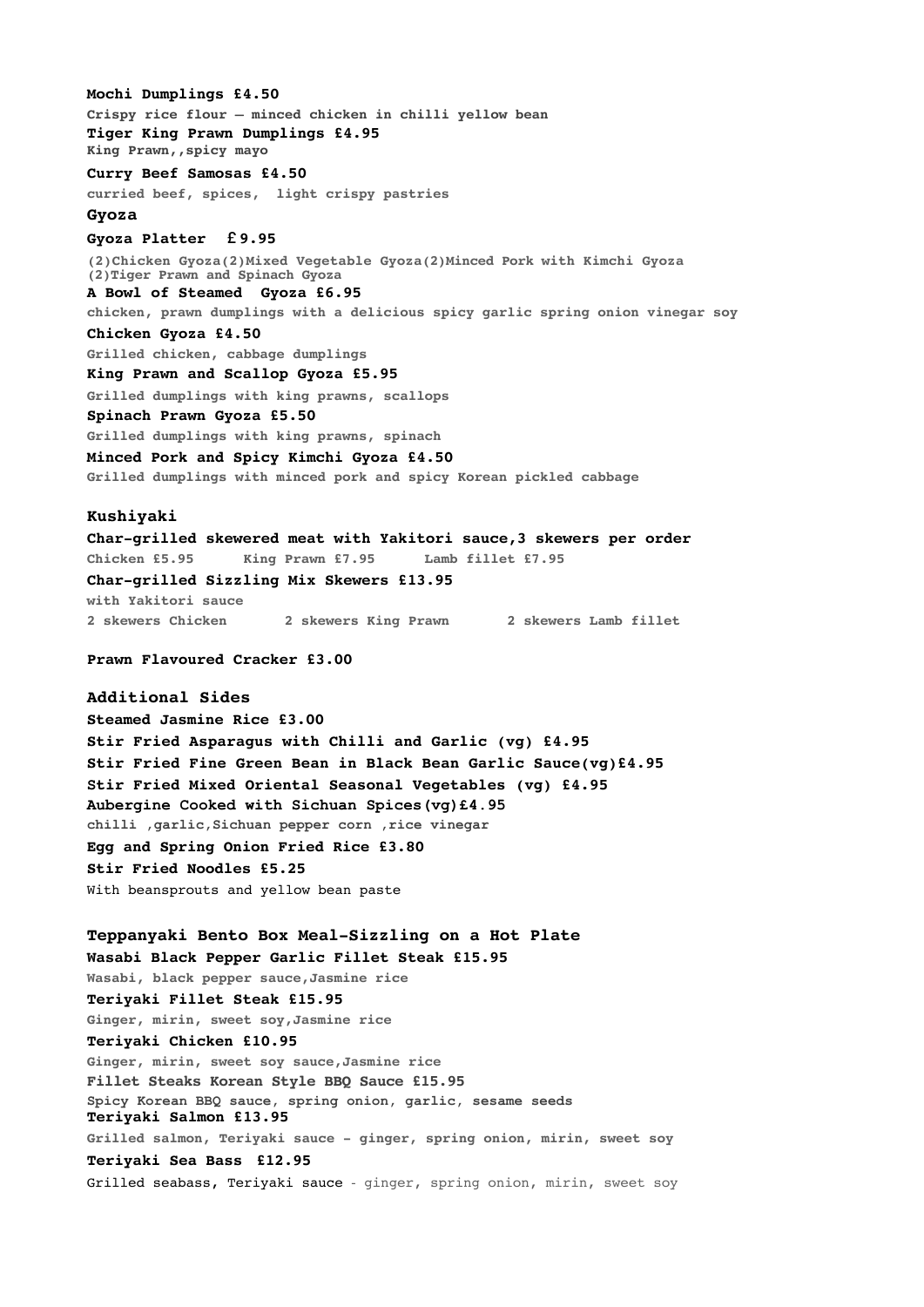

**Chicken, pineapples, raisins, eggs, spices**

**Korean Bibimbap £12.95**

**Beef, vegetables, chili pepper paste, soy sauce, soy bean paste, a fried egg,**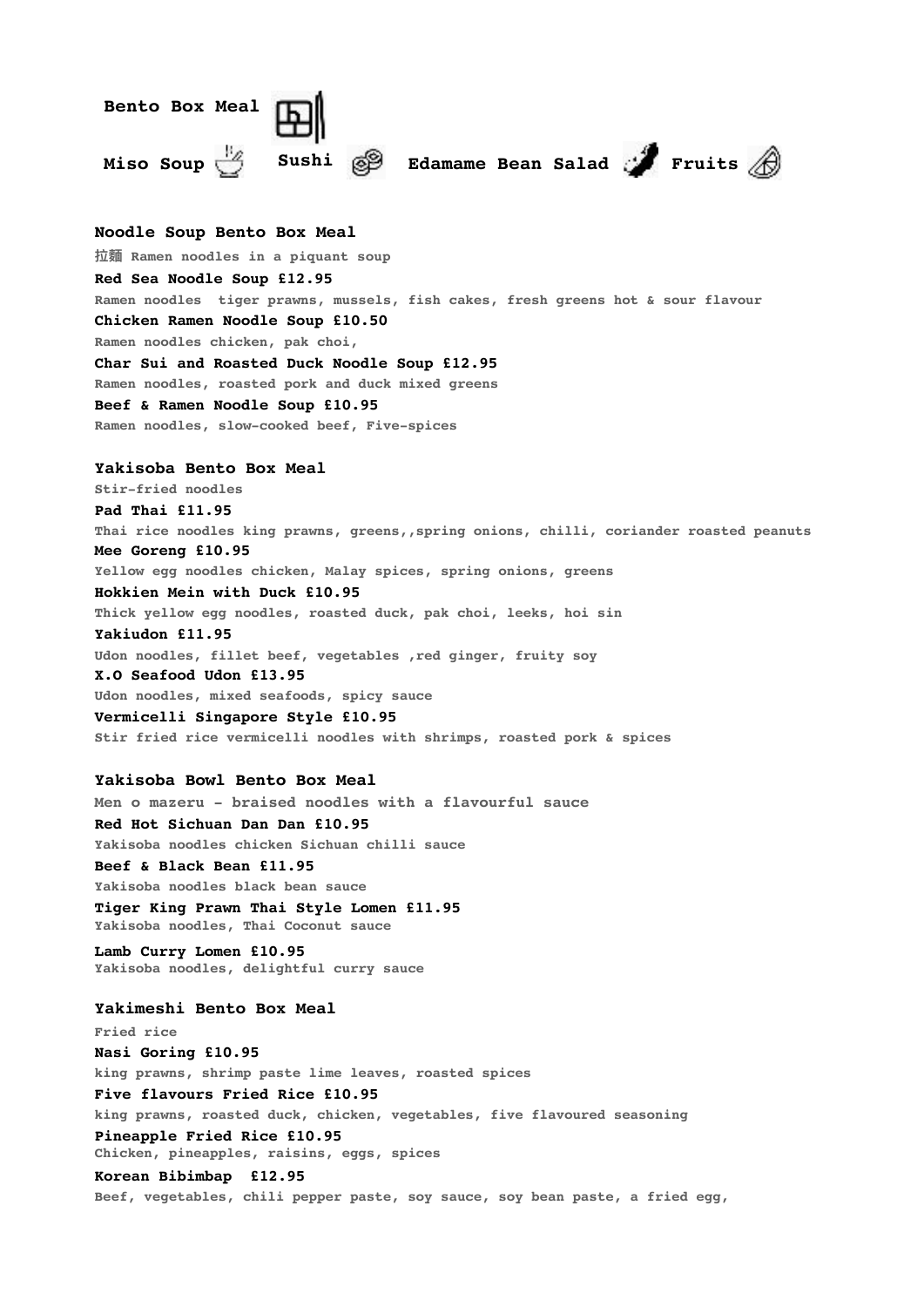**Itamemono with Steamed Jasmine Rice Bento Box Meal Stir fry Thai Red Curry Chicken £10.95 Tiger King Prawn £11.95 Roasted Duck £11.95 Malay Style King Prawn £11.95 A classic Malay sauce; chillies, shallots, garlic, fruit paste Garlic King Prawn £11.95 Broccoli, shiitake mushrooms in a spicy seafood sauce Tiger King Prawn with Shichimi Togarash £11.95 Japanese seven spices ,chilli ,garlic & herbs Crispy Miso Cod £13.95 miso, mirin, soy and rice vinegar Spicy Chicken £10.95 Lemongrass, chillies spices Chicken Chilli £10.95 green peppers, red chilli peppers, sweet onions chilli bean Ginger Basil Golden Garlic Chicken £10.95 Ginger, basil, crispy garlic, supreme three sauces Chicken Yasai £10.95 Asparagus, seasonal greens, olive leaves and cashew nuts Panko Chicken Fresh Lemon lime Sauce £10.95 Japanese style breaded chicken fillet Chicken Kuromame Sauce £10.95 Home made Classic Chinese black bean garlic sauce Kare Katsu Chicken £10.95 Lightly breaded chicken ,Japanese style curry sauce Indonesian Sate Spicy cream coconut & peanut sauce Chicken £10.95 Tiger King Prawn £11.95 Karaage £10.95 Deep fried crispy meat with sticky citrus caramel Soy Chicken £10.95 Pork £10.95 Karaage Beef £11.95 Deep fried crispy beef fillet with sweet chilli sauce Nabemono £11.95 Japanese Style Hot Pot Slow-cooked Beef, Shiitake mushrooms, broccoli, garlic & supreme soy sauce Fillet Lamb Mongolia Style £11.95 lime, ginger and herbs and spices Sichuan lamb £11.95 Sweet Onion & Red Chilli ,Spices and Sichuan pepper corn Five Spices Roasted Duck with Ume Sauce £11.95 Plum sauce, pink ginger**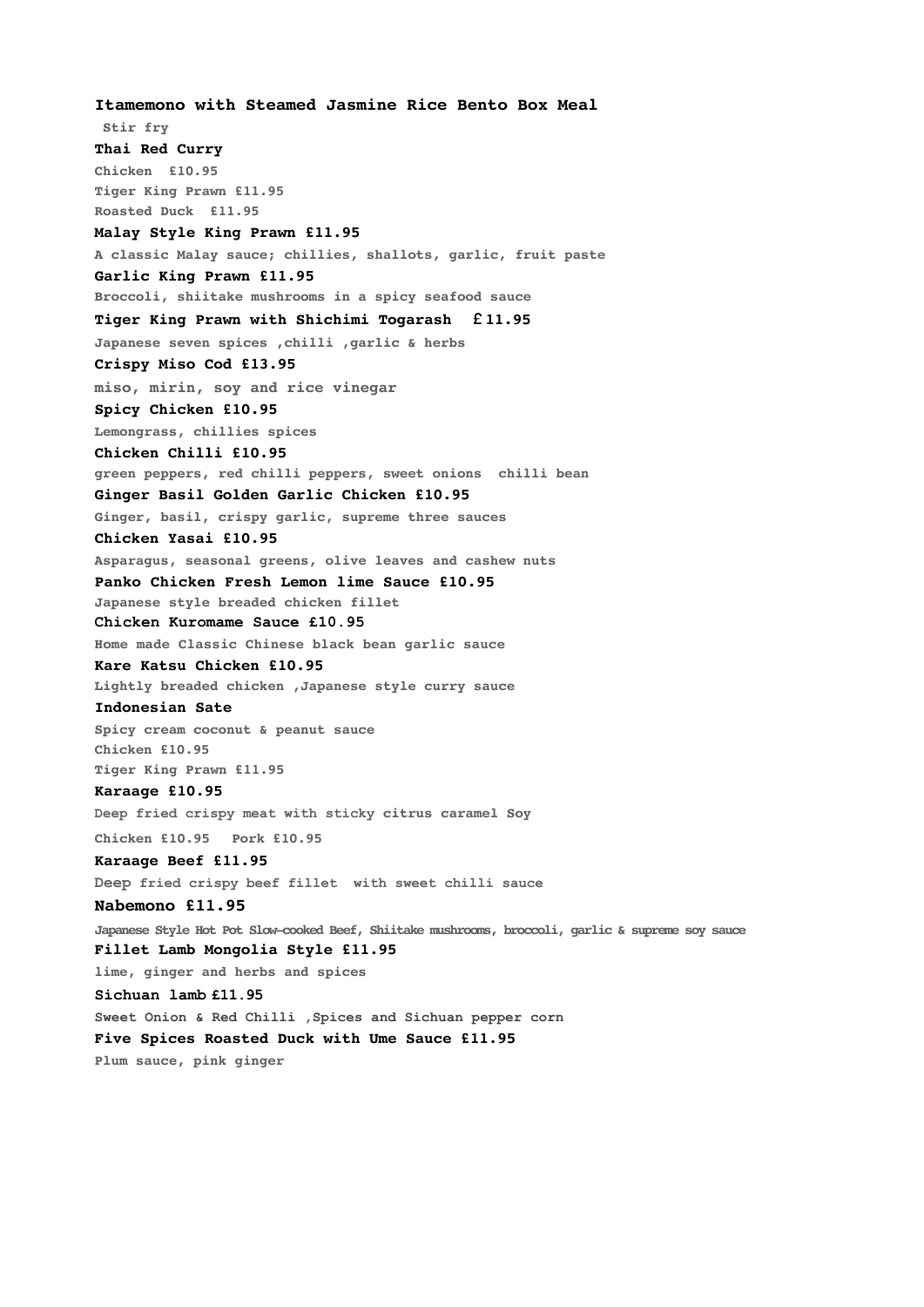**Saishoku (Vegetarian) Delicacies 菜⻝主義者 Buddha Treasure Platter £9.95 2 Crispy vegetable spring rolls, 2 spicy vegetable croquettes, 2 Spicy vegetables parcel, 2 spring onion pancakes Tempura Mixed Vegetables £5.95 Served with a seasoned soy sauce Vegetable Gyoza £4.50 Grilled vegetables dumplings served with a ginger garlic soy sauce Spicy Vegetable Parcel £4.50 Mixed vegetables with light curry sauce in crispy pastries Spring Vegetable Roll £4.50 Crispy seasonal vegetables rolls Deep Fried Tofu £5.50 With roasted spices and coriander Trio Mushroom Dumpling £4.50 Shiitake mushrooms, button mushrooms, strew mushroom Crispy Mock Duck £8.95 Served with pancakes, cucumber, leek, Hoi Sin sauce Buddha Delight Bao £4.50 Steamed white bread buns filled with delightful vegetables Spicy Kimchi Bao £4.50 Steamed white bread buns filled with tasty spicy kimchi cabbage& tofu Sweet Corn Cakes £4.50 With raisins, spices Spring Onion Pancakes £4.50 Spicy Vegetable Croquette £4.50 lightly breaded vegetables, spices, shredded coconut Saishoku (Vegetarian) Bento Box Meal 菜⻝主義者 Buddha Delight Ramen Noodle Soup (vg)£9.95 Mixed fresh greens, shiitake mushrooms tofu Zen Udon (vg) £9.95 Mushrooms, fresh greens, tofu, tofu skin sticks Vegetables Lomen(vg) £9.95 Yakisoba noodles mushrooms, tofu, fresh vegetables, ginger & sweet soy sauce Coconut Fried Rice £9.95 Coconut, assorted vegetables, raisins, spicy fruity Buddha Treasure £9.95 Lightly breaded vegetables in a light curry sauce ,steamed Jasmine rice Happy Buddha (vg) £9.95 Fried mock chicken, fresh vegetables, tofu,,steamed Jasmine rice Mixed Vegetables Thai Red Curry £9.95 Assorted mixed vegetable, tofu,Thai red curry, Jasmine rice Indonesian Sate Mixed Vegetables £9.95 Assorted mixed vegetable, tofu, spices , peanut butter Jasmine rice Kare-raisu Vegetables (vg) £9.95 Tofu and mixed vegetables, Japanese style curry sauce, steamed Jasmine rice Mock Chicken Kuromame Garlic Sauce (vg)£9.95 Classic home made Chinese black bean sauce, steamed Jasmine rice Yasai Stew with Miso Broth(vg)£9.95 Tofu, Shiitake mushroom, greens, leek, assorted root vegetables Mixed Vegetable Pad Thai (vg) £10.95 Thai rice noodles, tofu, fresh greens,Thai spices, roasted crushed cashew nuts**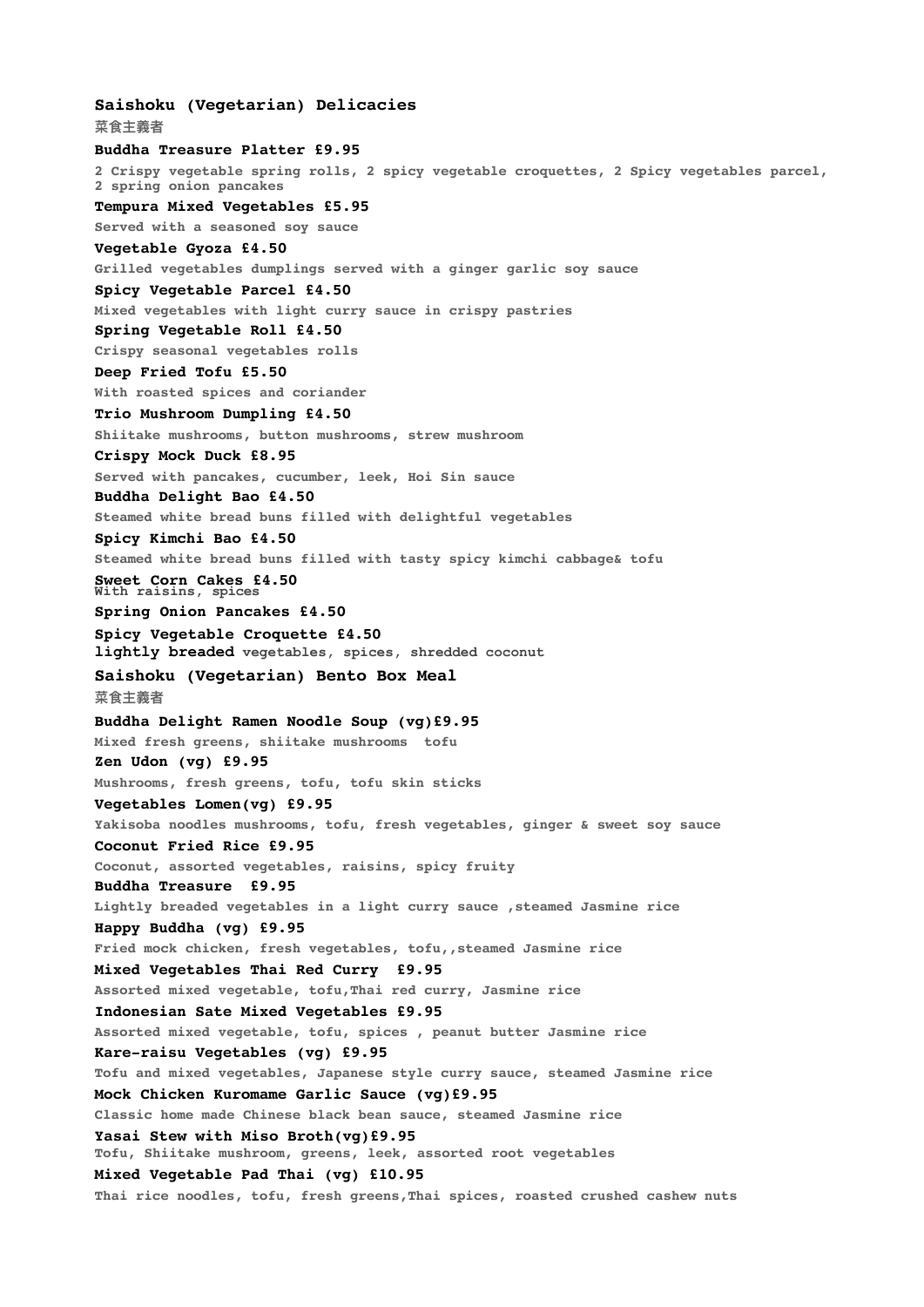#### **Vegetables Mee Goreng £10.95**

**Yellow egg noodles Tofu Malay spices, spring onions, greens Vegetables Vermicelli Singapore Style (vg) £10.95 Rice vermicelli noodles with tofu, green vegetables & spices**

**Desserts** 

**Mochi Ice Cream 2pc £3.95** 

**Mochi ice cream is a small, round dessert ball consisting of a soft, pounded sticky rice cake mochi formed around an ice cream filling. Green Tea / Black Sesame / Yuzu**

**Japanese style Ice Cream 3 scoops £4.25** 

**Matcha / Red Bean / Black Sesame Home Made Matcha Cheesecake £5.25**

**A light smooth creamy cheesecake made with green tea powder. Absolutely delicious!**

**Coffee & Tea All Tea £2.80 / per pot Sencha (Japanese Green Tea ) Jasmine Tea (Chinese green tea with Jasmine flavour ) Mugi-cha (barley tea) Genmai Cha ( Green tea with roasted rice) Filtered Coffee £2.50 Espresso £2.50 Cappuccino £2.80 Latte £2.80 Liqueur Coffee (Please ask for selection ) £5.25**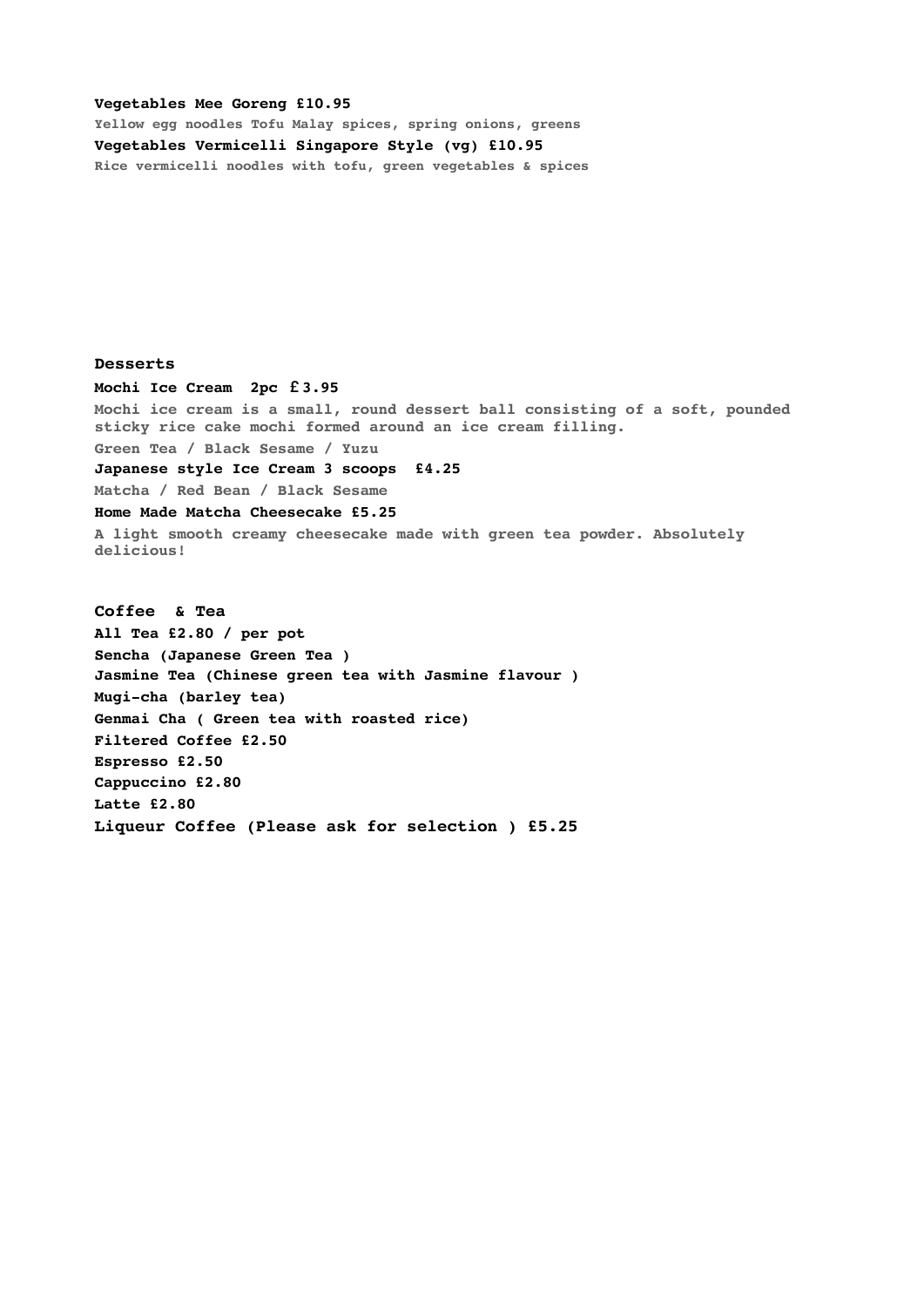### **BEER**

**BOTTLED BEERS**

**Kirin Ichiban Japan 330 ml 5% abv £4.50** 

**Asahi Japan 330ml £4.50**

#### **Hitachino Nest Red Rice Ale 330ml 7% abv £8.50**

**Red rice ale is brewed using a red rice from ancient times. Unique traditional Japanese ale pours a golden pink colour. Wonderful subtle sweetness whilst notes of rhubarb and spices**

## **SOFT DRINKS**

**Coca Cola / Diet Coke / Lemonade £1.90 Coca Cola Classic /Coke Zero 330ml Bt £3.30 Fever Tree Range 200ml £2.75 Tonic water ,Slimlime tonic,Ginger Ale, Ginger Beer Elderflower, Cucumber, Mediterranean Home-made Lemonade £2.60 Mineral Water Still Sparkling 330ml £1.80 750ml £3.90 FRESH SQUEEZED JUICES Orange / Apple / Carrot & Ginger / Orange & Apple £4.25**

#### **SAKE**

**Ozeki 14.5% 300ml £12.00 A fresh, well balanced flavour. Served chilled or warm. Ozeki Nigori (Cloudy Sake) 14.5% 375ml £21.90 A sweet, creamy rich sake has velvety, smooth and soft texture with tropical flavour . Kikusui Junmai Ginjo 15.5% 300ml £35.00 A jumai ginjo with fresh fruits -melon, banana and mandarin orange aroma . Umeshu £11.5% 750ml £ 29.00 175ml £7.50 Japanese plum wine –very sweet and lightly sour with a touch of almond flavour Made of ume- plums and sake. Ume contains potassium and calcium, so plum wine is said to** 

## **SAKE COCKTAILS**

# **Sparkling Sake £7.50**

**Vibrantly refreshing.Pick your flavour: Lychee, Mandarin, Lime &Ginger** 

| Cherry Blossom                        | £7.50 |
|---------------------------------------|-------|
| Sake, peach schnapps, cranberry juice |       |
| Sake Mojito                           | £7.50 |
| Sake, rum lime wedges, fresh mint     |       |
| Saketini                              | £7.50 |
| Sake dry qin lemon peel olives        |       |
| Red Sun                               | £7.50 |
| Sake vodka.tomato juice lemon juice   |       |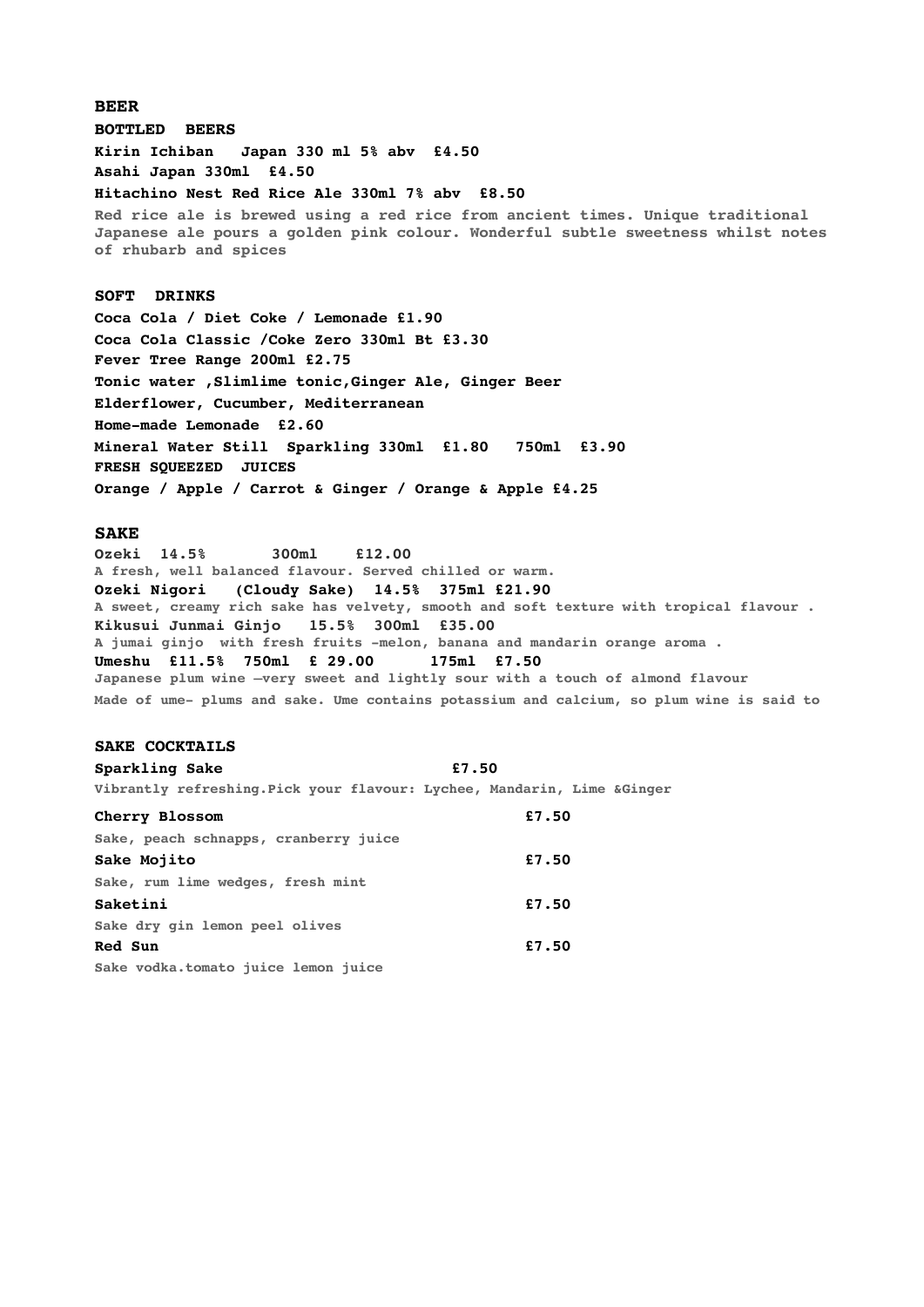**Pinot Grigio Francesco Scritti Italy 750ml £18.95 175ml £5.30 Floral, racy and dry with green, crispy fruit Sauvignon Blanc -Luis Felipe Edwards Lot 66 Chile 750ml £18.95 175ml £5.30 A typical, zingy, fresh Sauvignon Blanc with lots of grassy, herbaceous aromas and a touch of lime sorbet, melon and passion fruit. Chenin Blanc –Diamond Bay Western Cape ,South Africa 750ml £17.95 Off dry. Pear drop and honeydew lemon Chardonnay, Aves Del Sur Chile 750ml £17.95 Appealingly fresh and fruity unoaked Chardonnay: shows plenty of tropical fruit aromas. Sauvignon Blanc – Giddy Goose Wairarapa New Zealand 750ml £26.95 A dry crisp wine with flavours of gooseberry, elderflower and hints of herbs. RED Merlot - Aves del Sur"Golondrina" Maule Valley Chile 750ml £17.95 175ml £5.25 Silky smooth, juicy plums and redcurrant flavours in a medium bodied style. Shiraz-Cabernet Sauvignon-Malbec Flagstone Longitude South Africa 750ml £19.95 175ml £5.50 Rioja – Crianza Bodegas Corral Spain 750ml £24.95 A soft red packed with dark fruits, with a touch of spice on the finish. Malbec - Callia Selected San Juan Argentina 750ml £23.95 Smooth medium bodied red with dark red fruit flavours and soft spicy notes. ROSE Zinfandel – Blush Eagle Creek California 750ml £17.95 175ml £5.25**

**Sweet strawberry and melon in a rich medium style.**

**Pinot Grigio – Blush Pirovano Italy 750ml £17.95 £175ml £5.25**

**Subtle hint of strawberries and raspberries and slight notes of rose petal.**

## **SPARKLING**

**Prosecco Spumante - Rivani Italy 750ml £23.50 Soft and bubbly fruit flavours and hints of honey.**

**Il Caggio Prosecco D.O.C Italy 200ml £6.95 Apples , pear fruits flavours, a refreshing lift on the finish**

**WHITE**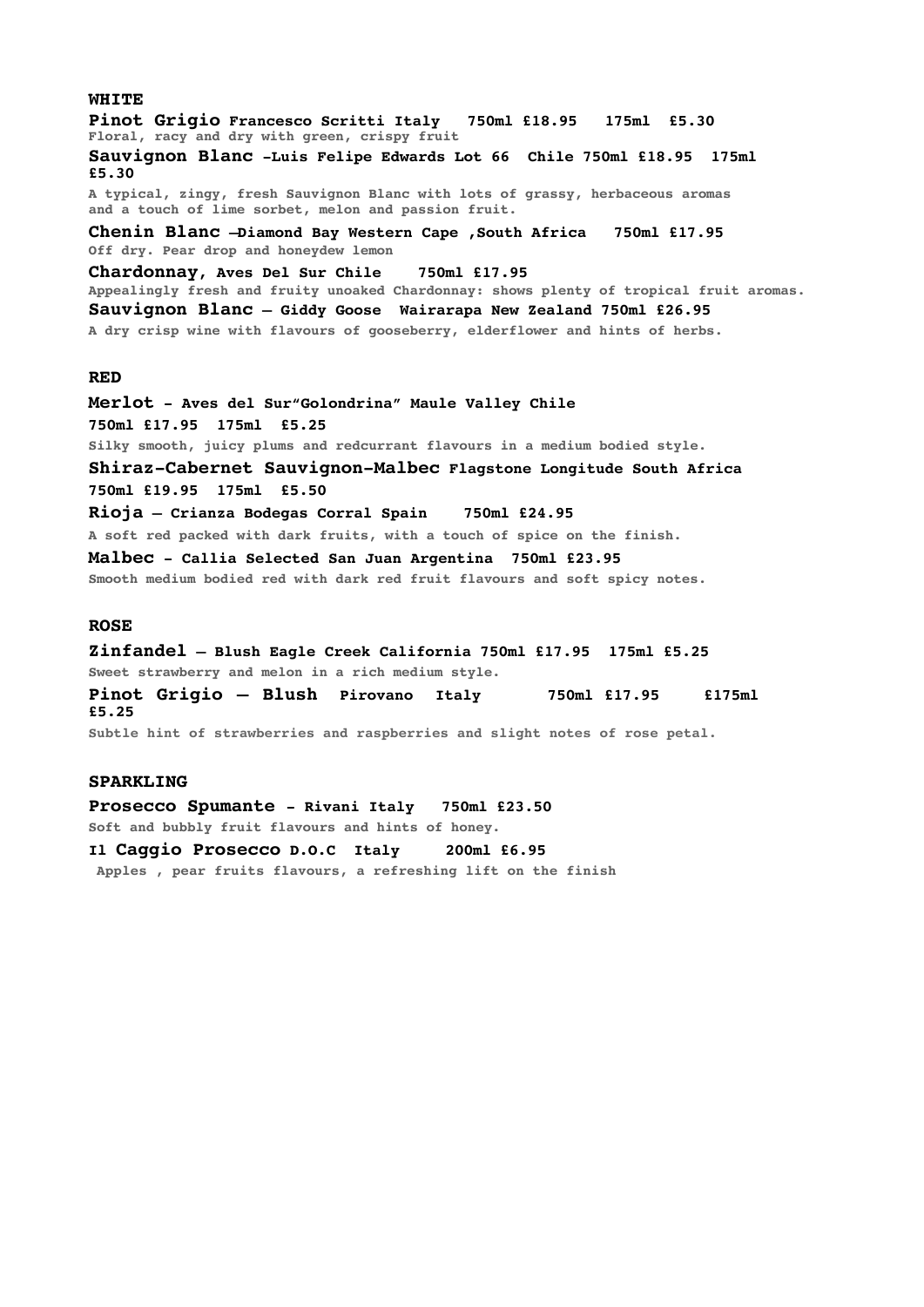## **Gluten Free Menu (GF)**

**Coconut Fried Rice 椰丝炒饭 £9.95**

**Coconut, assorted vegetables, raisins**

**Happy Buddha (vg) 罗汉斋 £9.95**

**Deep fried tofu, fresh vegetables. Steamed Jasmine rice**

**Mixed Vegetables Thai Red Curry** 泰红加哩什菜 **£9.95**

**Assorted mixed vegetable, tofu, Thai red curry. steamed Jasmine rice**

**Tofu with Black Bean & Spring Onion Sauce(vg)豉汁⾖腐£9.95 Deep fried tofu, black bean, garlic. Steamed Jasmine rice**

#### **Karrage Tofu with Plum Sauce £9.95 梅⼦⾖腐**

**Deep Fried tofu, Plum sauce, pink ginger. Steamed Jasmine rice**

**Mixed Vegetable Pad Thai (vg) 斋泰式炒河 £10.95**

**Thai rice noodles, mock chicken, fresh greens, beansprouts, spring onions, red chilli peppers, coriander leaves, topped with roasted cashew nuts** 

**Vegetables Vermicelli Chinese Style (vg)** 什宷炒米**㸮 £10.95**

**Stir fried rice vermicelli noodles with, tofu, green vegetables & spices**

#### **Additional Sides**

**Steamed Jasmine Rice 丝油⽩饭 £3.00**

**Stir Fried Mixed Oriental Seasonal Vegetables (vg) £4.95 家乡炒时菜**

**Egg and Spring Onion Fried Rice 鸡蛋炒饭 £3.80**

**Stir Fried Rice Noodles 炒⽶粉 £5.25** With beansprouts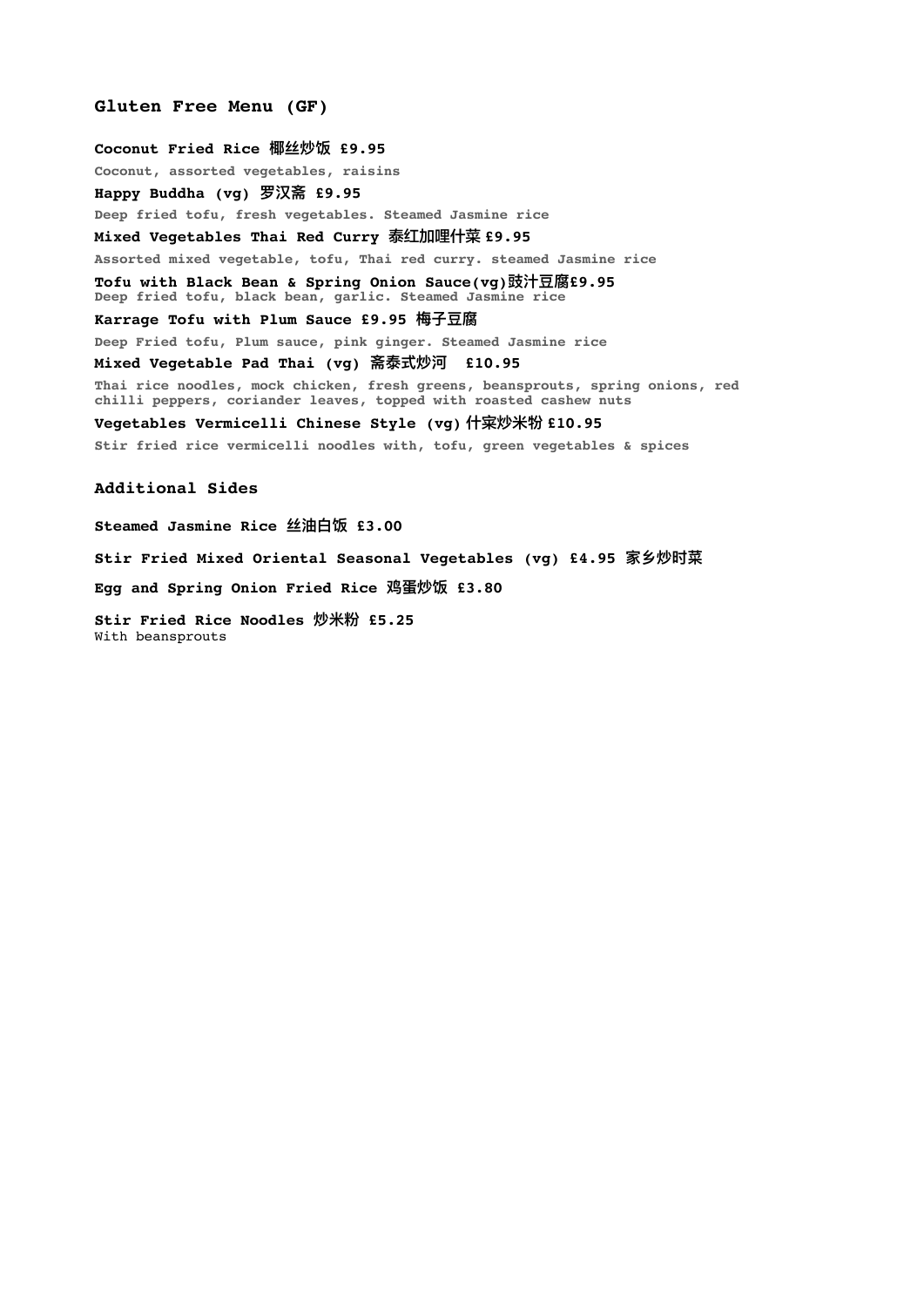#### **Gluten Free Menu (GF)**

**Small Eats**

**Prawn Tom Yum Goong Soup** 冬英公潽虾湯 **£4.95 Lime leaves, coriander, lemon grass, vegetables Deep Fried Tofu (vg)** 柖盐豆腐 **£5.50 With roasted spices Boiled Edamame with Salt (vg)** 盐水毛豆 **£4.50 A great veggie way to load up on calcium and protein Spicy Chicken Wings** 召盐鸡亦 **£5.95 Roasted garlic, sea salt, chilli, roasted spices Tempura Squid** 召盐鲜尤**£6.95 Roasted garlic, spices,red chilli, sea salt Tempura King Prawn 椒盐虾 £7.95 Roasted garlic, spices, red chilli, sea salt Spicy Ribs** 召盐骨**£8.95 Roasted sea salt red chilli, onion, sake**

# **Bento Box Meal**

**Thai Red Curry Authentic Thai red curry paste with coconut milk, steamed Jasmine Rice Chicken 泰式红加哩鸡 £10.95 Tiger King Prawn 泰式红加哩鲜虾 £11.95**

**Chicken Chilli Garlic 辣⼦鸡 £10.95** 

**Green peppers, sweet onions, sweet chilli garlic sauce , steamed Jasmine rice**

**Chicken Yasai 腰果味菜芦笋鸡 £10.95** 

**Asparagus, seasonal greens, olive leaves and cashew nuts., steamed Jasmine rice**

**Chicken Chilli Black Bean and Green Pepper ⾹葱豉椒鸡 £10.95 Steamed Jasmine rice**

**Karaage Chicken 柠檬鸡 £10.95 Deep fried crispy chicken with lemon lime sauce, steamed Jasmine rice**

## **Pad Thai** 泰式炒河粉 **£11.95**

**Thai rice noodles king prawns, greens, spring onions, egg, chilli, coriander roasted peanuts**

#### **Vermicelli Rice Noodles Chinese Style 虾仔炒⽶粉 £10.95**

**Stir fried rice vermicelli noodles with shrimps & vegetables** 

**Tiger King Prawn Thai Style Braised Rice Noodles** 泰式**鲜**虾拌⽶粉 **£11.95 Rice noodles, Thai Coconut sauce**

Chicken Fried Rice 波萝鸡炒饭 £10.95 **Chicken, eggs, pineapple ,spring onion**